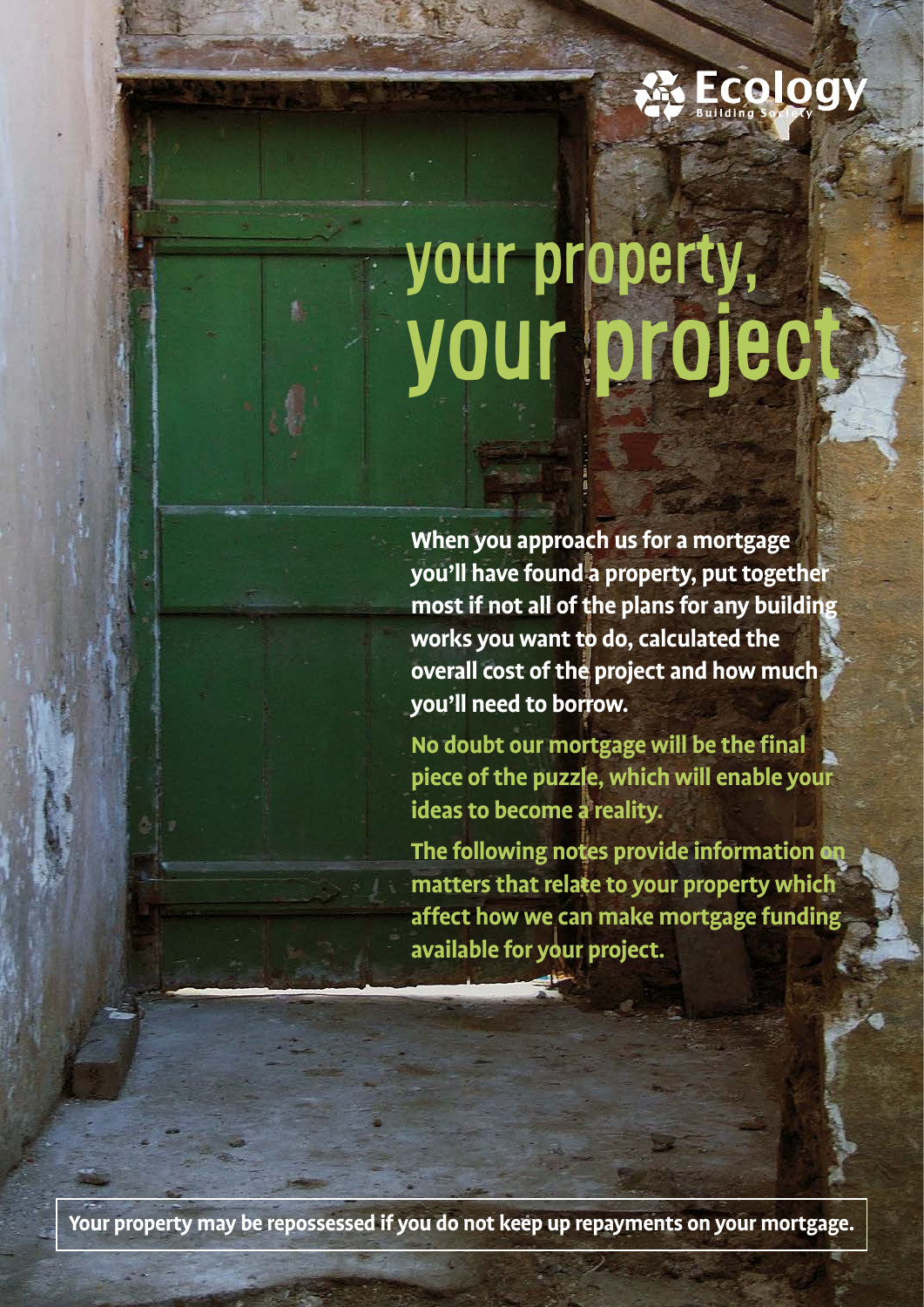# urvoropera

## Your capital

You'll require funds from your own resources to cover the deposit of at least 10% of the purchase price and sufficient working capital to undertake the first stage of any works to the property – we recommend approximately 20% of the overall cost of the building works.

## Costing and plans

You'll need to let us have full details of any building works you intend to carry out. We need detailed costings and plans in respect of the materials and labour required for your project, and it's advisable to have a contingency. The costings must be estimates from a builder or quotations for a supplier and must include major elements such as building materials, labour, plumbing and electrics. You will need to show that there is adquate cash flow for the project at every stage. The plans are likely to be architects' drawings submitted as part of the planning process.

## Planning consents

Where major works are required or you are undertaking a new build we'll need to see your formal planning permission. We can process your mortgage application based on outline permission, but full consent must be granted before any part of the mortgage is released. Where the property is listed we'll need to see listed planning consent for any proposed works and if the property is to be converted we'll need to see consent for the change of use.

## Work supervision

If you're constructing a new property or undertaking the complete renovation of a derelict property, we'll require the work to be monitored, usually by a qualified architect. The architect will then be able to issue a practical completion certificate when the work has been finished. As alternatives, we'll also accept a Local Authority Building Regulations Practical Completion Certificate or verification from a Chartered Building Surveyor.

## Valuations and more detailed inspections

We need to establish that your property will provide adequate security for our loan, and to do this we are required by legislation to have an independent valuation of the property carried out by a qualified valuer.

We can also arrange for an **Energy Performance** Certificate (EPC) if you haven't already got one. This may help you decide which improvements to make.

For mortgage purposes we require a basic mortgage valuation to be carried out, but if the building is in a poor state of repair or has structural problems you may wish to pay for a more detailed inspection. The types of inspections are as follows:

#### Basic mortgage valuation

We'll arrange this when we receive your application. We appoint a valuer local to the property, who knows the area and can provide an independent valuation. The purpose of the valuation is to assess the property as security for the mortgage and decide on the amount we can lend you. This valuation is not the same as a survey. We'll provide you with a copy of the mortgage valuation.

A basic mortgage valuation provides:

- Details of the property and its construction
- A brief statement on the condition of property
- $\blacksquare$  Identification of possible repairs
- $\blacksquare$  The current value of the property on the open market
- $\blacksquare$  The estimated completed property value (on completion of any works)
- $\blacksquare$  The re-instatement value for buildings insurance purposes.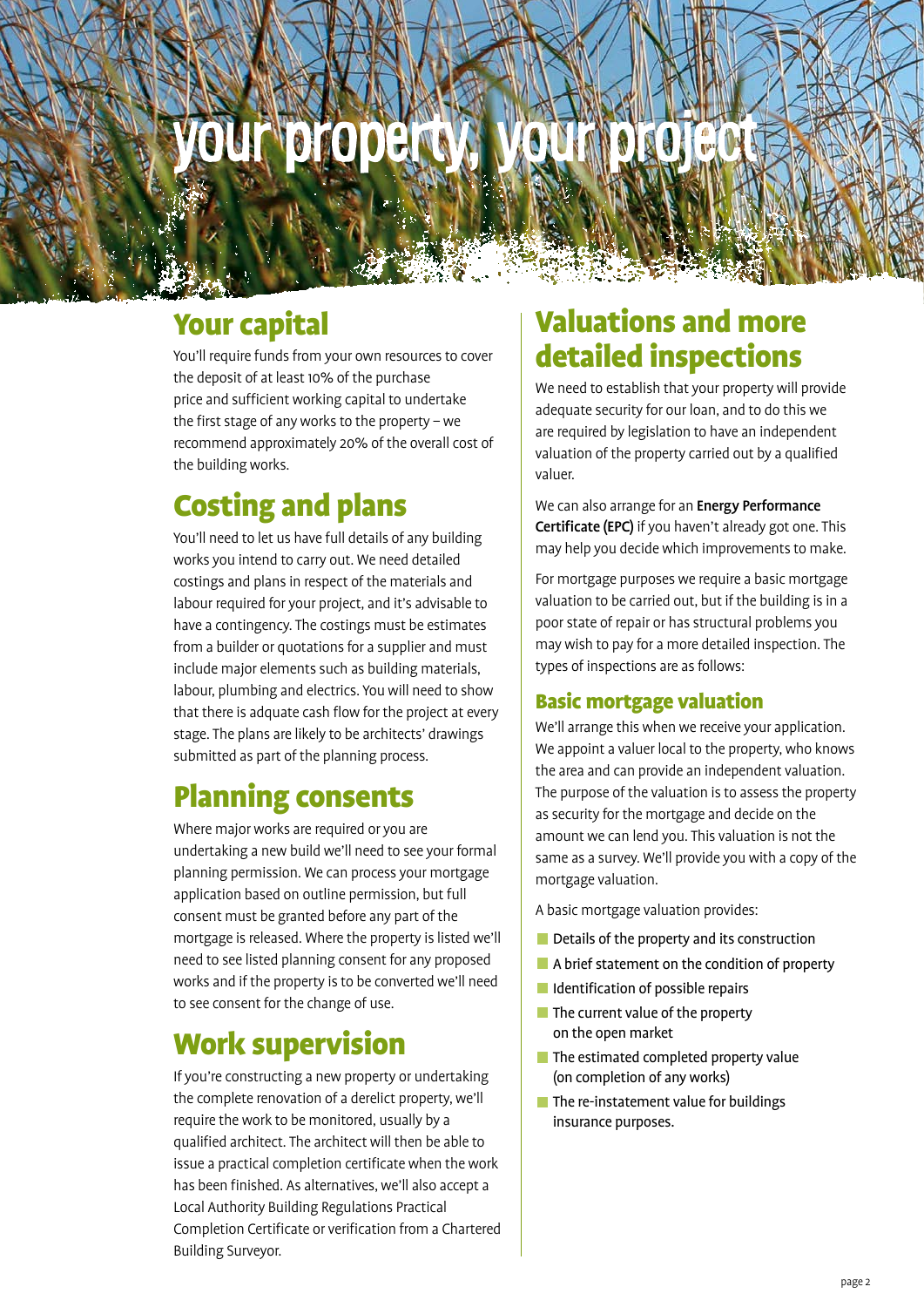

The valuer will use the costings and plans you provide to assess the completed valuation figure. If you're purchasing a building plot, we'll ask the valuer to give a current valuation of the land alone and an estimated completed value based on the finished build.

Our valuation won't provide a detailed assessment of the condition of the property, nor will it provide any guarantee that the purchase price is reasonable. If you require this information, we recommend that you have a more detailed inspection carried out. The valuer carrying out the valuation for the Society will, in most cases, agree to make a more detailed inspection for an additional fee.

#### Homebuyer survey and valuation

A homebuyer survey and valuation, also known as a homebuyer's report, is most suitable for conventional properties built within the last 150 years, which are in reasonable condition. It doesn't detail every aspect of the property, but focuses on urgent matters needing attention. It's not usually suitable for properties in need of renovation, or if you're planning major alterations.

A homebuyer survey and valuation includes details of:

- $\blacksquare$  The general condition of the property
- **Any major faults in accessible parts of the building** that may affect the value
- **Any urgent problems that need inspecting** by a specialist before you sign a contract
- Results of tests for damp in the walls
- Damage to timbers including woodworm or rot
- The condition of any damp-proofing, insulation and drainage (drains are not tested)
- $\blacksquare$  The estimated cost of rebuilding the property for insurance purposes
- $\blacksquare$  The current value of the property on the open market.

#### Building survey

A building survey, formerly known as a structural survey, is a comprehensive inspection of a property. It's suitable for all properties, especially:

- **Listed buildings**
- **Older properties**
- **Buildings constructed in an unusual way,** however old they are
- **Properties you plan to renovate or alter in any way**
- **Properties that have had extensive alterations.**

It examines all accessible parts of the property, including details of:

- **Major and minor defects and what they** could mean
- The possible cost of repairs
- Results of damp testing on walls
- Damage to timbers including woodworm and rot
- The condition of damp-proofing, insulation and drainage (drains are not tested)
- $\blacksquare$  Technical information on the construction of the property and the materials used
- $\blacksquare$  The location
- Recommendations for any further special inspections.

A building survey does not include a valuation, but this can usually be provided separately by the same valuer.

#### Valuer recommendations

The valuer may suggest that a further specialist report is carried out, for example, a damp/timber report or a mining survey. They may also uncover a legal issue, which requires further investigation by your solicitors, such as an agricultural restriction or access rights. We'll require such matters to be addressed prior to issue of the mortgage offer, or in some cases, they may be dealt with as special conditions of the mortgage offer.